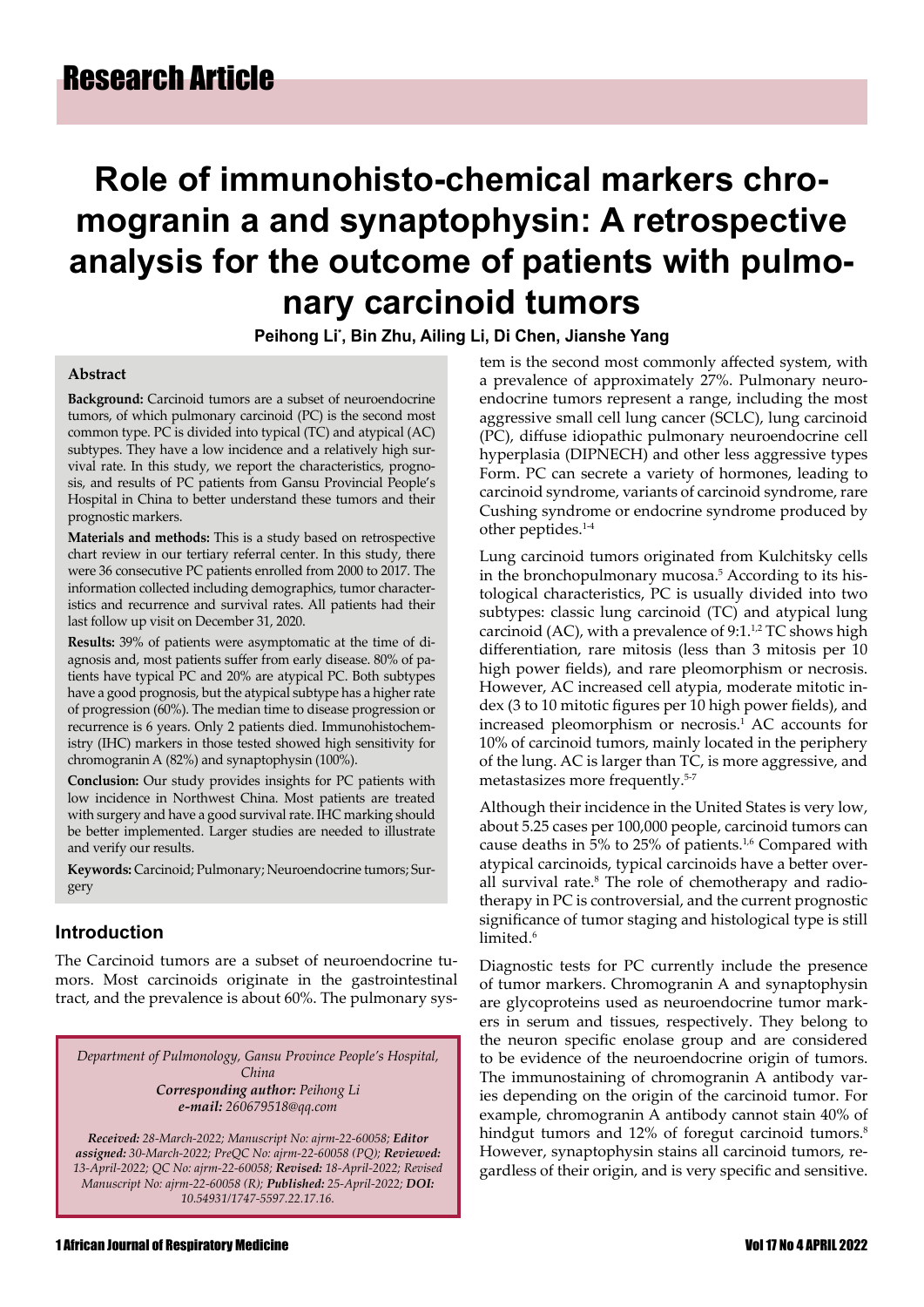A key point in the proper management of pulmonary neuroendocrine tumors is a multidisciplinary approach. According to the individual patient and the disease site, for patients with advanced or metastatic disease, surgical treatment of primary tumors and oligometastatic PCs should be considered to achieve the purpose of curing or controlling symptoms. In addition, when considering systemic therapy, in some cases, low grade typical and atypical PCs have shown a certain response to multiple combination chemotherapy drugs in historical data, such as temozolomide with or without capecitabine, Cisplatin or carboplatin combined with etoposide.<sup>9,10</sup> It is usually recommended for progressive metastases without other treatment options. Another option for controlling PC symptoms and slowing the progression of the disease is somatostatin analogs, such as octreotide, lanreotide, or pasireotide, because low grade pulmonary neuroendocrine tumors often exhibit surface overexpression of somatostatin receptors. These analogs bind with high affinity to hinder the secretion of peptides and amines that cause symptoms and tumor growth.11-14 In addition; there are other options for systemic treatment of PC, including peptide receptor radioligand therapy (PRRT). PRRT is a process of delivering radiolabeled drugs (such as 90Y-labeled octreotide or 177Lu-DOTATATE) to specific targets (such as somatostatin receptors).<sup>15</sup> In addition, given the increased activation of the mTOR signaling pathway in pulmonary neuroendocrine tumors, everolimus is a mTOR (mechanical target of rapamycin) inhibitor and a potential therapy approved for patients with advanced lung NET.<sup>16,17</sup> Interferon alpha and anti-angiogenic drugs (such as bevacizumab) are also recommended for the treatment of patients with advanced advanced lung NET (such as  $PC$ ).<sup>18-21</sup>

On the one hand, the slow process of PC disease, on the other hand, the scarcity of randomized clinical trials to study the best management and prognosis of PC, emphasize the need to better understand these tumors. In this study, we report the characteristics, prognosis, and results of PC patients from Gansu Provincial People's Hospital in China to better understand these tumors and their prognostic markers.

## **Materials and method**

We conducted a retrospective search of all medical records to identify lung carcinoid patients diagnosed and treated at Gansu Provincial People's Hospital from 2000 to 2017. The patient has agreed that his doctor has the right to contact for follow up in the future up. We collected information about demographics, tumor characteristics, staging, and recurrence from medical charts. All patients were treated as the last follow up survival status of this study on December 31, 2020. All statistical analyses were performed using SPSS Statistics version 20.0.

## **Results**

#### **Patient characteristics**

A total of 36 patients were enrolled in this study, of which 53% were women. The median age at diagnosis is 50 years (19-71). 13 patients (36.1%) were smokers. Two patients (5.6%) had asthma or allergic airway disease, and two patients (5.6%) had a family history of malignant tumors.

#### **Disease characteristics and clinical aspects**

Fourteen patients (39%) were asymptomatic at the time of diagnosis. 22 patients (61%) had symptoms such as coughing, dyspnea, and hemoptysis. 23 patients (63.89%) had lung carcinoids involving the right lung. The lesion data of 34 patients were retrieved, of which 29 patients (85.3%) had a single lesion. The largest tumor diameter recorded was 2.6 cm. 28 patients had tumors with typical subtypes, and 7 had atypical subtypes. 87% of patients have local disease, and 13% of patients have metastatic disease. Pathological evaluation of surgical specimens showed that most patients (84.2%) had no lymphatic vascular invasion (LVI), and 22.7% of patients had positive lymph node involvement (Table 1).

*Table 1: Patient and tumor characteristics*

| Characteristics          | N              | $\frac{0}{0}$ |  |  |  |  |
|--------------------------|----------------|---------------|--|--|--|--|
| <b>Smoking Status</b>    |                |               |  |  |  |  |
| Smokers                  | 13             | 36.1          |  |  |  |  |
| Non-smoker               | 23             | 63.9          |  |  |  |  |
| Gender                   |                |               |  |  |  |  |
| Male                     | 17             | 47.2          |  |  |  |  |
| Female                   | 19             | 52.7          |  |  |  |  |
| Focality                 |                |               |  |  |  |  |
| Unifocal                 | 29             | 85.3          |  |  |  |  |
| Multifocal               | 5              | 14.7          |  |  |  |  |
| Histologic type          | en             | en            |  |  |  |  |
| Typical                  | 28             | 80            |  |  |  |  |
| Atypical                 | 7              | 20            |  |  |  |  |
| Lymphovascular invasion  |                |               |  |  |  |  |
| Absent                   | 16             | 84.2          |  |  |  |  |
| Present                  | 3              | 15.8          |  |  |  |  |
| Status on last follow up |                |               |  |  |  |  |
| Stable                   | 29             | 80.5          |  |  |  |  |
| Progression              | $\overline{2}$ | 5.6           |  |  |  |  |
| Recurrence               | 3              | 8.3           |  |  |  |  |
| Deceased                 | $\mathfrak{D}$ | 5.6           |  |  |  |  |

In our patient population, only 17 patients were tested for chromogranin A, and 14 patients (82.35%) were positive.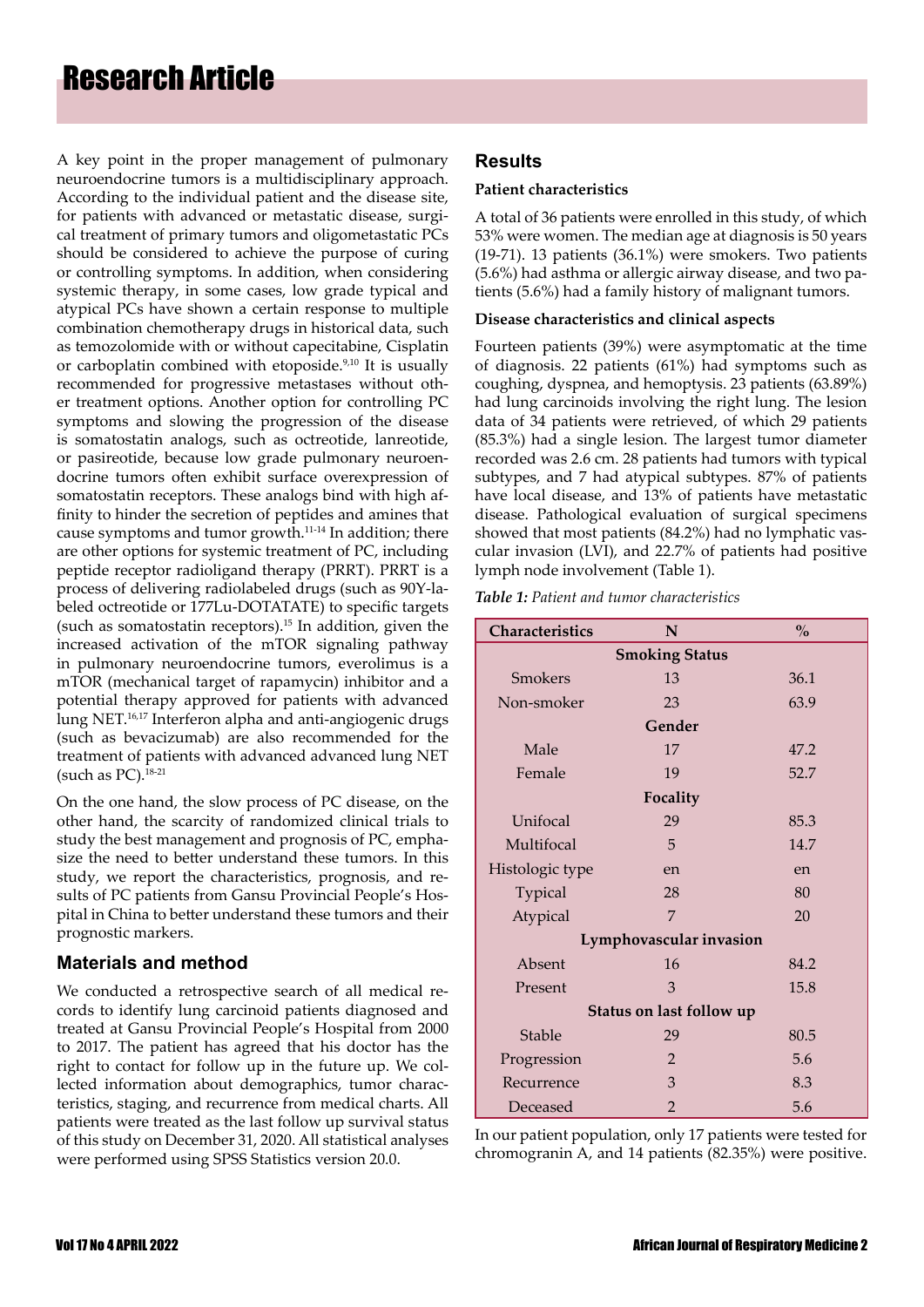## Research Article

Only 16 patients were tested for synaptophysin status, and all patients were positive (Figure 1).

*Figure 1: Biomarker test for chromogranin A and Synaptophysin. Chromogranin A is 82.35% and Synaptophysin is 100% positive in PC patients.*



#### **Disease management**

Patients are diagnosed by CT-guided biopsy or endobronchial ultrasound guided biopsy. The staging of the attending physician is based on the American Joint Committee on Cancer (AJCC) staging system. In addition to patients with stage IV disease, 27 patients (75%) underwent surgical resection. Only 5 patients (14%) received chemotherapy in a metastatic setting. One patient received radiation therapy in adjuvant therapy. Different regimens include cisplatin and etoposide, docetaxel, gemcitabine, and capecitabine.

#### **Patient follow up**

The median follow up time was 6.17 years. The median overall survival is 6 years. The average time to progress or relapse was 9.67 years, and the median time to progress or relapse was 6.17 years. The last follow up time was December 31, 2020, and 34 patients (94.5%) were alive. 29 patients (80.5%) had disease free or stable disease, 2 patients (5.5%) had disease progression, and 3 patients (8.5%) had disease recurrence. Finally, in 2 patients (5.5%) who died, the death was attributed to disease progression.

Of the 28 patients with typical carcinoid tumors, 25 (89.28%) had no disease progression or recurrence. Among the remaining patients, 1 patient developed disease progression after 43 months and had stage IV disease since diagnosis. The second patient progressed 55 months later and died in progress. The third patient progressed 80 months later and was diagnosed with stage IA2 disease.

Among the 7 patients with atypical carcinoids, 4 patients (57%) had disease progression or recurrence. One patient was in stage IV at the time of diagnosis and progressed and died 7 months later. Another patient progressed after 43 months and was diagnosed as stage II B. In addition, the third patient was in stage III A at the time of diagnosis and progressed 74 months later, while the fourth patient was in stage I A1 at the time of diagnosis and progressed after 17 years (Tables 2 and 3).

*Table 2: Distribution of progression or recurrence according to the histologic type*

| <b>Histologic Type</b> |    | <b>Progression or Recur-</b><br>rence |    |
|------------------------|----|---------------------------------------|----|
|                        |    | Yes                                   | No |
| Typical                | 28 | 3                                     | 25 |
| Atypical               | 7  |                                       | 3  |
| Not Avail-<br>able     |    | O                                     |    |
| Total                  | 36 |                                       | 29 |

*Table 3: Survival according to the histologic type*

| <b>Histologic Type</b> |    | Deceased on follow-up |          |
|------------------------|----|-----------------------|----------|
|                        |    | Yes                   | $\bf No$ |
| Typical                | 28 |                       | 27       |
| Atypical               |    |                       |          |
| Not Avail-<br>able     |    |                       |          |
| Total                  | 36 | 2                     | 34       |

### **Discussion**

Lung carcinoid is a rare entity of neuroendocrine tumors, including many histopathological variations in tumor biology and prognosis. Age at diagnosis, histopathological type, and the presence of mediastinal or subcarinal lymph nodes represent independent prognostic factors for overall survival, relative survival, and event free survival of lung carcinoids.<sup>8</sup> Our study was conducted for the first time in Northwest China. It reviewed the charts of 36 PC patients and evaluated their clinical characteristics, clinical progress, and survival rate at a median follow up of 6 years.

In our study, we found that the 5 year survival rate of lung carcinoid patients in Northwest China is 94.5%, which is comparable to the reported US studies of 88% and 96% of 102. PC patients studied by Daskalis et al. in Europe.<sup>22,23</sup>

Compared with patients with typical carcinoids, patients with atypical carcinoids usually have a more aggressive course, a worse prognosis, and a higher rate of lymph node metastasis and recurrence.<sup>1</sup> A study by Song et al.<sup>24</sup> An analysis of 68 AC patients showed that the 5 year and 10 year overall survival rates were 70.6% and 61.8%, respectively. Another study by Chong et al.<sup>3</sup> Reported even lower 5 year and 10 year overall survival rates of 35% and 44%, respectively. There are 7 AC patients in our study, and only one patient died a few months after diagnosis. This makes the 5 year overall survival rate of our AC population 86%, which is higher than the published data. On the other hand, TC generally has a good prog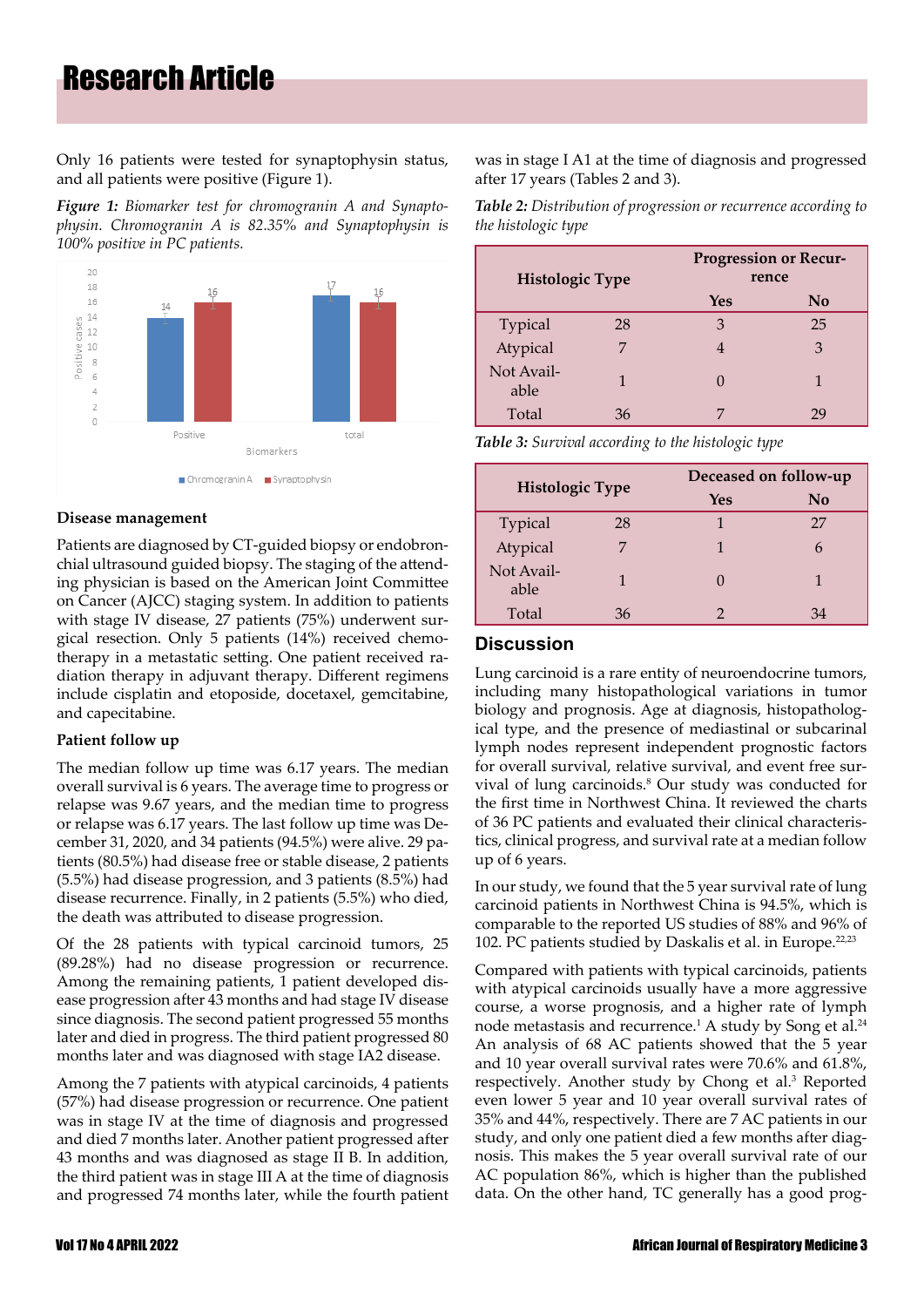nosis, with 5 year and 10 year survival rates of 90% and 84%, respectively. Our patient population shows that the 5 year overall survival rate of TC is 96.5%, which is also better than reported in the literature. Perhaps our higher survival rate among patients with AC and TC is due to the high proportion of young people (age range 19-46 years), health status, and ultimately the early diagnosis stage of most patients in our population, which has been better than before. The survival rate. However, regarding the progression rate, our results are comparable to published data. The recurrence rate of TC is 11% (3 out of 28 patients), while the recurrence rate of AC is 57% (4 out of 7 patients).8,23 All patients who progressed are non-smokers, and none of the patients in the early stages were affected by LVI or LN, which may mean that these factors have nothing to do with the prognosis of PC. Nevertheless, patients with an earlier stage of disease at the time of diagnosis do require a longer duration to reach up to 17 years, which suggests that it is associated with recurrence.

In addition, the high positive rates of chromogranin A and synaptophysin tested in our patients are similar to published data, showing high diagnostic sensitivity of 82% and 100%, respectively. Unfortunately, not all patients have been tested, which may reflect the limited use of these markers in current practice when diagnosing PC in our region. Another reasonable explanation may be to postpone the clinical use of these markers until the new millennium. Other markers with proven prognostic value, such as cyclin A2 and B1 of Brcic et al. or Aly et al. Spread through airspace (STAS). Or the prognostic value of little significance, such as Ki67, was not used in our study population.25-27

Most of our patients received surgical resection (n=27, 75%); 14% received chemotherapy and 3% received radiotherapy. Surgical resection is still the gold standard treatment for PC, and the vast majority of patients in the case series remain relapse free for many years after surgery. However, there are controversies regarding the optimal scope of surgery and the prognostic significance of systemic chemotherapy and radiotherapy.3 In our patient population, 13 patients (36.1%) were smokers and most of them had typical histopathology. However, it has been reported that AC rather than TC is usually associated with tobacco use.<sup>1,4</sup> Two patients  $(5.6\%)$  had asthma or allergic airway disease, 39% were asymptomatic at the time of diagnosis, and 61% had respiratory symptoms, including cough and pneumonia. These findings were compared with published data on clinical manifestations including cough, recurrent pneumonia, dyspnea, hemoptysis, wheezing, and fever. In contrast, the diagnosis of some patients may be entirely accidental and show no symptoms.

Our research has some limitations. The first limitation is the retrospective design of the research. Since the information relies on chart review, incomplete documentation and data retrieval have been introduced. When analyzing specific variables (including histological type, lymphatic vascular invasion, and management), the small sample size is another limitation. However, our research has two important advantages. First, considering that the incidence of the disease in the United States is as low as 5.25 cases per 100,000 cases, the sample size is relatively sufficient.<sup>1,6</sup> Secondly, as far as we know, this study is the first in Northwest China, and there are few data on the prevalence and management of lung carcinoids in this area.<sup>28-31</sup>

## **Conclusion**

Lung carcinoids (except SCLC) are rare neuroendocrine tumors with a good overall prognosis. Their research in our area is insufficient. In our study population, the 6 year median overall survival rate for typical and atypical lung carcinoids is very good, with 5 year overall survival rates of 96.5% and 86%, respectively. TC is associated with a lower recurrence rate (11% for TC and 57% for AC). This means that the carcinoid patient population in Northwest China is similar to the published population in the world in terms of survival, recurrence and diagnosis. Smoking, LVI and LN status do not affect the results, but early diagnosis may play a role in the prognosis. Chromogranin A and synaptophysin are good diagnostic markers and should be used more frequently, other prognostic markers including cyclin and STAS were not used, and it is impossible to draw conclusions about their prognostic impact on the population of Northwest China from our study.

In conclusion, more extensive research is needed to better understand the prevalence of PC, the importance and role of different markers in PC, and the best management of such diseases in Northwest China. Perhaps the establishment of a joint collaborative research network between referral centers in our region can help conduct more research and include more patients with this rare disease, and provide funding for the use of more prognostic markers.

## **Funding**

This work was supported by the Youth Project of Science Research Fund of People's Hospital of Gansu Provincial (No.18GSSY5-17).

## **Authors' contributions**

LPH and YJS designed the work, LPH, ZB, LAL and CD wrote the manuscript. All authors read and approved the final manuscript.

## **Consent for publication**

All the authors agree to publish this article.

### **Competing interests**

The authors declare that they have no competing inter-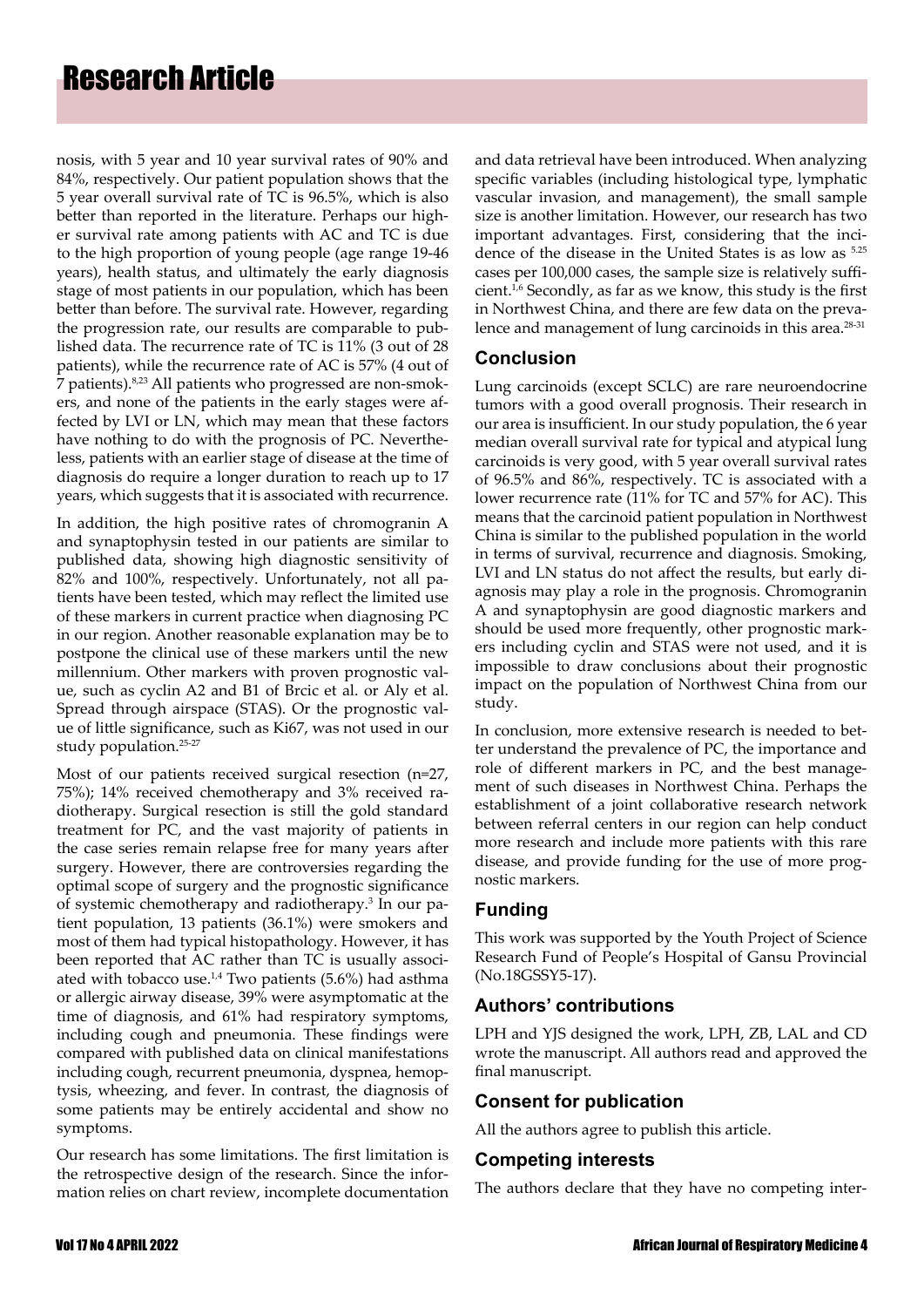ests.

#### **References**

- 1. Herde RF, Kokeny KE, Reddy CB, et al[. Primary pul](https://journals.lww.com/amjclinicaloncology/Abstract/2018/01000/Primary_Pulmonary_Carcinoid_Tumor__A_Long_term.5.aspx)[monary carcinoid tumor: A long-term sing](https://journals.lww.com/amjclinicaloncology/Abstract/2018/01000/Primary_Pulmonary_Carcinoid_Tumor__A_Long_term.5.aspx)le institution experience. Am J Clin Oncol. 2018; 41:24-29.
- 2. Yao JC, Hassan M, Phan A, et al. [One hundred years](https://ascopubs.org/doi/10.1200/JCO.2007.15.4377) [after "carcinoid": epidemiology of a](https://ascopubs.org/doi/10.1200/JCO.2007.15.4377)nd prognostic factors for neuroendocrine tumors in 35,825 cases in the United States. J Clin Oncol. 2008; 26:3063-3072.
- 3. Chong CR, Wirth LJ, Nishino M, et al. [Chemotherapy](https://www.lungcancerjournal.info/article/S0169-5002(14)00357-2/fulltext) [for locally advanced and metastatic pulmo](https://www.lungcancerjournal.info/article/S0169-5002(14)00357-2/fulltext)nary carcinoid tumors. Lung Cancer. 2014; 86(2):241-246.
- 4. Momeni M, Kolev V, Costin D, et al. [Primary pulmo](https://www.sciencedirect.com/science/article/pii/S2210261212001861?via%3Dihub)[nary carcinoid tumor with metastasis to](https://www.sciencedirect.com/science/article/pii/S2210261212001861?via%3Dihub) endometrial polyp. Int J Surg Case Rep. 2013; 4(1):91-93.
- 5. Demirci I, Herold S, Kopp A, et al. [Over diagnosis of](https://wjso.biomedcentral.com/articles/10.1186/1477-7819-10-19) [a typical carcinoid tumor as an adeno](https://wjso.biomedcentral.com/articles/10.1186/1477-7819-10-19)carcinoma of the lung: A case report and review of the literature. World J Surg Oncol. 2012; 10:19
- 6. Huang Y, Yang X, Lu T, et al. [Assessment of the prog](https://onlinelibrary.wiley.com/doi/10.1002/cam4.1515)[nostic factors in patients with p](https://onlinelibrary.wiley.com/doi/10.1002/cam4.1515)ulmonary carcinoid tumor: A population-based study. Cancer Med. 2018; 7(6):2434-2441
- 7. Travis WD. [Pathology and diagnosis of neuroendo](https://www.thoracic.theclinics.com/article/S1547-4127(14)00035-8/fulltext)[crine tumors: Lu](https://www.thoracic.theclinics.com/article/S1547-4127(14)00035-8/fulltext)ng neuroendocrine. Thorac Surg Clin. 2014; 24(3):257-266.
- 8. Jackson AS, Rosenthal A, Cattoni M, et al. [Staging sys](https://www.annalsthoracicsurgery.org/article/S0003-4975(19)31627-3/fulltext)[tem for neuroendocrine tumors of the lung](https://www.annalsthoracicsurgery.org/article/S0003-4975(19)31627-3/fulltext) needs to incorporate histologic grade. Ann Thorac Surg. 2020; 109(4):1009-1018.
- 9. Pavel M, O'Toole D, Costa F, et al. [ENETS consen](https://www.karger.com/Article/Abstract/443167)[sus guidelines update for the management of distant](https://www.karger.com/Article/Abstract/443167) [metastatic disease of intestinal, pancreatic](https://www.karger.com/Article/Abstract/443167), bronchial Neuroendocrine Neoplasms (NEN) and NEN of unknown primary site. Neuroendocrinology. 2016; 103(2):172-185.
- 10. Papaxoinis G, Kordatou Z, McCallum L, et al. [Capecit](https://www.karger.com/Article/Abstract/502864)[abine and temozolomide in patients with advanced](https://www.karger.com/Article/Abstract/502864) [pulmonary carcinoid tumours. Neuroendocrino](https://www.karger.com/Article/Abstract/502864)logy. 2020; 110(5):413-421.
- 11. Vinik AI, Wolin EM, Liyanage N, et al. [Evaluation of](https://www.endocrinepractice.org/article/S1530-891X(20)41688-X/fulltext) [lanreotide depot/autogel efficacy and safety as a car](https://www.endocrinepractice.org/article/S1530-891X(20)41688-X/fulltext)[cinoid syndrome treatment \(Elect\): A ran](https://www.endocrinepractice.org/article/S1530-891X(20)41688-X/fulltext)domized, double-blind, placebocontrolled trial. Endocr Pract. 2016; 22(9):1068-1080.
- 12. Rinke A, Muller HH, Schade-Brittinger C, et al. [Place](https://www.karger.com/Article/FullText/443612)[bo-controlled, double-blind, prospective, randomized](https://www.karger.com/Article/FullText/443612) [study on the effect of octreotide LAR in the control of](https://www.karger.com/Article/FullText/443612) [tumor growth in patients with metastatic neuroen](https://www.karger.com/Article/FullText/443612)docrine midgut tumors: A report from the PROMID Study Group. J Clin Oncol. 2009; 27(28):4656-4663.
- 13. Caplin ME, Pavel M, Ruszniewski P. Lanreotide in [metastatic enteropancreatic neuroendocrine tumors.](https://www.nejm.org/doi/10.1056/NEJMoa1316158)  [N Engl J M](https://www.nejm.org/doi/10.1056/NEJMoa1316158)ed. 2014; 371(16):1556-1557.
- 14. Ferolla P, Brizzi MP, Meyer T, et al[. Efficacy and safe](https://www.thelancet.com/journals/lanonc/article/PIIS1470-2045(17)30681-2/fulltext)[ty of long-acting pasireotide or everolimus alone or in](https://www.thelancet.com/journals/lanonc/article/PIIS1470-2045(17)30681-2/fulltext)  [combination in patients with advanced carcinoids of](https://www.thelancet.com/journals/lanonc/article/PIIS1470-2045(17)30681-2/fulltext)  [the lung and thymus \(LUNA\): An open](https://www.thelancet.com/journals/lanonc/article/PIIS1470-2045(17)30681-2/fulltext)-label, multicentre, randomised, phase 2 trial. Lancet Oncol. 2017; 18(12):1652-1664.
- 15. Imhof A, Brunner P, Marincek N, et al. [Response, sur](https://ascopubs.org/doi/10.1200/JCO.2010.33.7873)[vival, and long-term toxicity after therapy with the](https://ascopubs.org/doi/10.1200/JCO.2010.33.7873)  [radiolabeled somatostatin analogue \[](https://ascopubs.org/doi/10.1200/JCO.2010.33.7873)90Y-DOTA]- TOC in metastasized neuroendocrine cancers. J Clin Oncol. 2011; 29(17):2416-2423.
- 16. Pavel ME, Hainsworth JD, Baudin E, et al. Everoli[mus plus octreotide long-acting repeatable for the](https://www.thelancet.com/journals/lancet/article/PIIS0140-6736(11)61742-X/fulltext)  [treatment of advanced neuroendocrine tumours as](https://www.thelancet.com/journals/lancet/article/PIIS0140-6736(11)61742-X/fulltext)[sociated with carcinoid](https://www.thelancet.com/journals/lancet/article/PIIS0140-6736(11)61742-X/fulltext) syndrome (RADIANT-2): A randomised, placebo-controlled, phase 3 study. Lancet. 2011; 378(9808):2005-2012.
- 17. Yao JC, Fazio N, Singh S, et al. [Everolimus for the](https://www.thelancet.com/journals/lancet/article/PIIS0140-6736(15)00817-X/fulltext)  [treatment of advanced, non-functional neuroendo](https://www.thelancet.com/journals/lancet/article/PIIS0140-6736(15)00817-X/fulltext)[crine tumours of the lung or gastro](https://www.thelancet.com/journals/lancet/article/PIIS0140-6736(15)00817-X/fulltext)intestinal tract (RADIANT-4): A randomised, placebocontrolled, phase 3 study. Lancet. 2016; 387(10022):968-977.
- 18. Kolby L, Persson G, Franzen S, et al. R[andomized](https://academic.oup.com/bjs/article/90/6/687/6143304)  [clinical trial of the effect of interferon alph](https://academic.oup.com/bjs/article/90/6/687/6143304)a on survival in patients with disseminated midgut carcinoid tumours. Br J Surg. 2003; 90(6):687-693.
- 19. Yao JC, Phan A, Hoff PM, et al. [Targeting vascular en](https://ascopubs.org/doi/10.1200/JCO.2007.13.6374)[dothelial growth factor in advanced carcinoid tumor:](https://ascopubs.org/doi/10.1200/JCO.2007.13.6374)  [A random assignment phase II st](https://ascopubs.org/doi/10.1200/JCO.2007.13.6374)udy of depot octreotide with bevacizumab and pegylated interferon alpha-2b. J Clin Oncol. 2008; 26(8):1316-1323.
- 20. Yao JC, Phan AT, Hess K, et al. [Perfusion computed](https://journals.lww.com/pancreasjournal/Abstract/2015/03000/Perfusion_Computed_Tomography_as_Functional.3.aspx)  [tomography as functional biom](https://journals.lww.com/pancreasjournal/Abstract/2015/03000/Perfusion_Computed_Tomography_as_Functional.3.aspx)arker in randomized run-in study of bevacizumab and everolimus in well-differentiated neuroendocrine tumors. Pancreas. 2015; 44(2):190-197.
- 21. Melosky B. A[dvanced typical and atypical carcinoid](https://www.mdpi.com/1718-7729/25/11/3808)  [tumours of the lung: Man](https://www.mdpi.com/1718-7729/25/11/3808)agement recommendations. Curr Oncol. 2018; 25(S1):S86-S93.
- 22. Ramirez RA, Beyer DT, Diebold AE, et al. [Prognostic](https://www.ncbi.nlm.nih.gov/pmc/articles/PMC5718446/)  [factors in typical and atypical pulmonary c](https://www.ncbi.nlm.nih.gov/pmc/articles/PMC5718446/)arcinoids. Ochsner J. 2017; 17(4):335-340.
- 23. Daskalakis K, Kaltsas G, Oberg K, et al. [Lung car](https://www.karger.com/Article/Abstract/493944)[cinoids: Long-term surgical results and th](https://www.karger.com/Article/Abstract/493944)e lack of prognostic value of somatostatin receptors and other novel immunohistochemical markers. Neuroendocrinology. 2018; 107(4):355-365.
- 24. Song P, Zang R, Liu L, et al. [Long-term outcomes and](https://jtd.amegroups.com/article/view/22408/17443)  [prognostic factors of patients with surgically treated](https://jtd.amegroups.com/article/view/22408/17443)